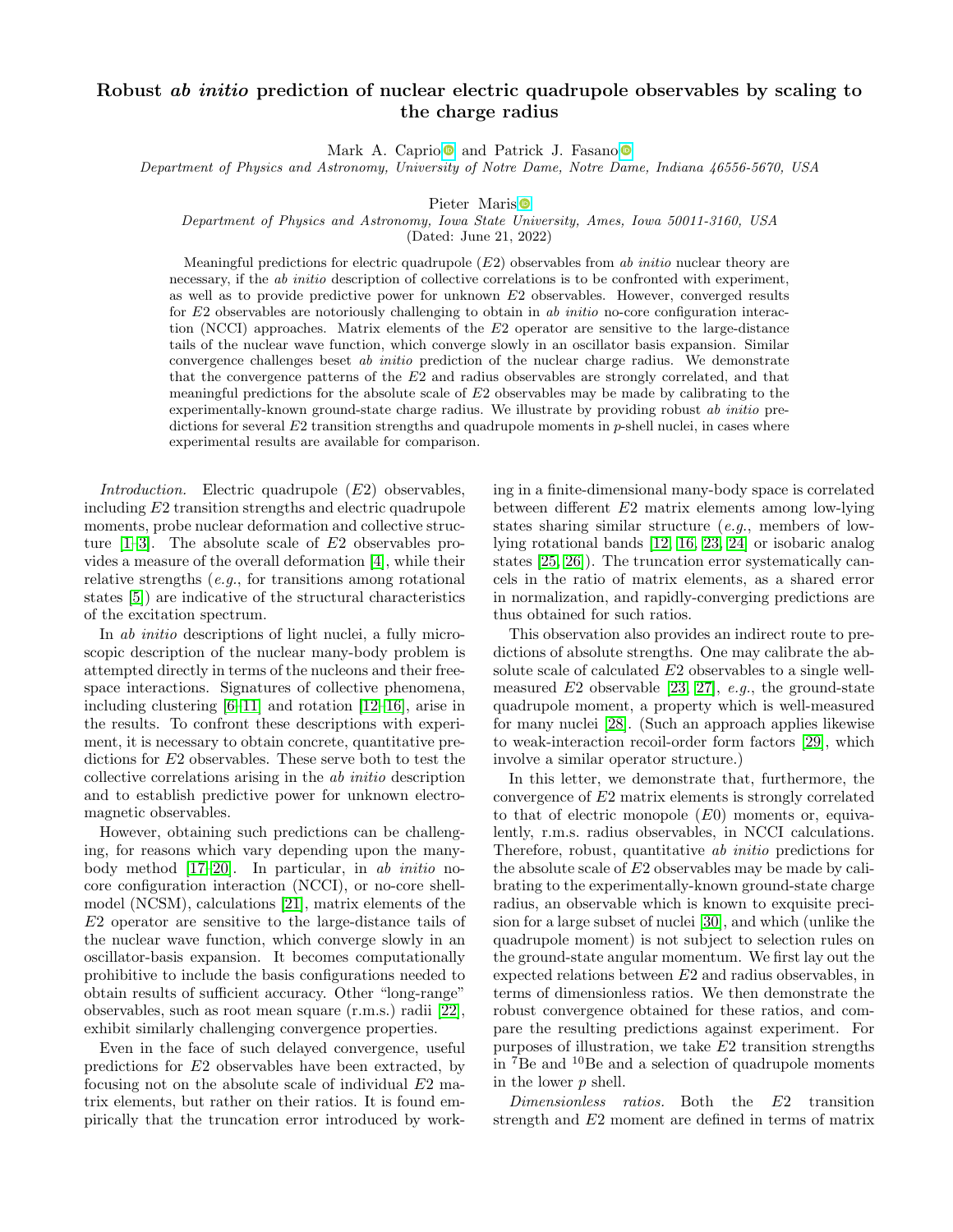elements of the E2 operator,  $Q_{2\mu} = \sum_{i \in p} e r_i^2 Y_{2\mu}(\hat{\mathbf{r}}_i),$ where the summation runs over the (charged) protons. Writing both observables in terms of reduced matrix elements, to highlight the relationship,  $B(E2; J_i \rightarrow J_f) \propto |\langle J_f || \sum_{i \in p} e r_i^2 Y_2(\hat{\mathbf{r}}_i) ||J_i \rangle|^2$  and  $eQ(J) \propto \langle J \Vert \sum_{i \in p} e r_i^2 Y_2(\hat{\mathbf{r}}_i) \Vert J \rangle$ . Thus, among the E2 observables,  $B(E2)/(eQ)^2$  is dimensionless, and involves a ratio of matrix elements of the form

$$
\langle \cdots \| \sum_{i \in p} r_i^2 Y_2(\hat{\mathbf{r}}_i) \| \cdots \rangle / \langle \cdots \| \sum_{i \in p} r_i^2 Y_2(\hat{\mathbf{r}}_i) \| \cdots \rangle,
$$

suggesting that truncation errors may cancel, as has been exploited in previous work [\[23,](#page-5-5) [27\]](#page-5-9).

Then, the r.m.s. point-proton radius  $r_p$  may be extracted from the experimentally-observable charge radius  $r_c$  [\[31,](#page-5-13) [32\]](#page-5-14). This  $r_p$  is defined in terms of the monopole moment  $M_0 = \langle \hat{J}M \vert \sum_{i \in p} r_i^2 \vert J M \rangle$  (independent of M) by  $r_p = (M_0/Z)^{1/2}$ . Thus, again, we have an observable which is proportional to the matrix element of a onebody operator with an  $r^2$  radial dependence. In terms of a reduced matrix element,  $r_p^2 \propto \langle J \rangle \sum_{i \in p} r_i^2 \langle J \rangle$ . Thus, ratios  $B(E2)/(e^2r_p^4)$  or  $Q/r_p^2$  are dimensionless, and involve ratios of matrix elements of the form

$$
\langle \cdots \| \sum_{i \in p} r_i^2 Y_2(\hat{\mathbf{r}}_i) \| \cdots \rangle / \langle \cdots \| \sum_{i \in p} r_i^2 \| \cdots \rangle.
$$

To the extent that the truncation errors arising in NCCI calculations for such matrix elements arise from omission of the tails of the wave functions, which are subjected to the same  $r^2$  weighting in either matrix element, it is not unreasonable to anticipate that errors might again cancel in the ratio.

Transitions. We consider first the E2 strength between the  $1/2^-$  excited and  $3/2^-$  ground states of <sup>7</sup>Li, known experimentally to be  $B(E2; 1/2^-_1 \rightarrow 3/2^-_1)$  =  $16.6(10) e<sup>2</sup> fm<sup>4</sup>$  [\[33\]](#page-5-15), from Coulomb excitation [\[37\]](#page-5-16). These states are commonly interpreted as members of a  $K =$ 1/2 cluster molecular rotational band (the inverted ordering arising from Coriolis decoupling [\[3\]](#page-4-1)), hence the enhanced E2 strength. The known ground-state charge radius of <sup>7</sup>Li [\[30\]](#page-5-12) gives  $r_p = 2.31(5)$  fm.

The convergence of the calculated  $B(E2)$ , with respect to NCCI basis parameters, is seen in Fig.  $1(a)$ . These results are from calculations with the Daejeon16 internucleon interaction [\[38\]](#page-5-17), carried out with the code MFDn [\[39,](#page-5-18) [40\]](#page-5-19). The basis is truncated by restriction to configurations with some maximum number  $N_{\text{max}}$  [\[21\]](#page-5-3) of oscillator excitations, relative to the lowest Pauli-allowed configuration. Moreover, the space spanned by these configurations depends upon the oscillator length for the harmonic oscillator orbitals, conventionally stated in terms of the oscillator energy  $\hbar\omega$  [\[41\]](#page-5-20). Each curve in Fig. [1](#page-1-0) represents the results of calculations sharing the same  $N_{\text{max}}$ (from 4 to 14), for varying  $\hbar\omega$ .

An approach to the true result, i.e., that which would be obtained from solution of the many-body problem in 2



<span id="page-1-0"></span>FIG. 1. Calculated (a)  $B(E2; 1/2^-_1 \rightarrow 3/2^-_1)$ , (b)  $r_p(3/2^-_1)$ , and (c) ratio  $B(E2)/(e^2r_p^4)$ , for <sup>7</sup>Li. When calibrated to the experimental value for  $r_p$ , this ratio provides a prediction for the absolute  $B(E2)$  (scale at right). Calculated values obtained with the Daejeon16 interactions are shown as functions of the basis parameter  $\hbar\omega$ , from  $N_{\text{max}} = 4$  (short dashed curves) to 14 (solid curves). For comparison, the experimental result [\[33\]](#page-5-15) (square) and GFMC AV18+IL7 prediction [\[34\]](#page-5-21) (cross) are shown.

an untruncated space, is signaled by a value which no longer changes with increasing  $N_{\text{max}}$  (compression of successive curves) and is locally insensitive to the choice of basis length scale (flatness or "shouldering" with respect to  $\hbar\omega$ ). While the curves in Fig. [1\(](#page-1-0)a) may show some such tendencies, neither of these signatures of convergence is sufficiently developed for us to read off a concrete estimate of the result for the full, untruncated space.

The convergence of the calculated radius,  $r_p(3/2_1^-)$ , is likewise shown in Fig. [1\(](#page-1-0)b). While the  $\hbar\omega$ -dependence is superficially less pronounced than for the  $B(E2)$ [Fig. [1\(](#page-1-0)a)], recall that the radius goes as the square root of the matrix element of an operator with  $r^2$  radial dependence, while the  $B(E2)$  goes as the square of such a matrix element, and higher powers amplify relative changes. The  $\hbar\omega$  dependence is qualitatively similar for both observables, in that the values obtained at lower  $N_{\text{max}}$  rise towards infinity at small  $\hbar\omega$  and fall towards zero at large  $\hbar\omega$ . This behavior is dictated by the scaling  $b \propto (\hbar\omega)^{-1/2}$ of the oscillator length of the underlying single-particle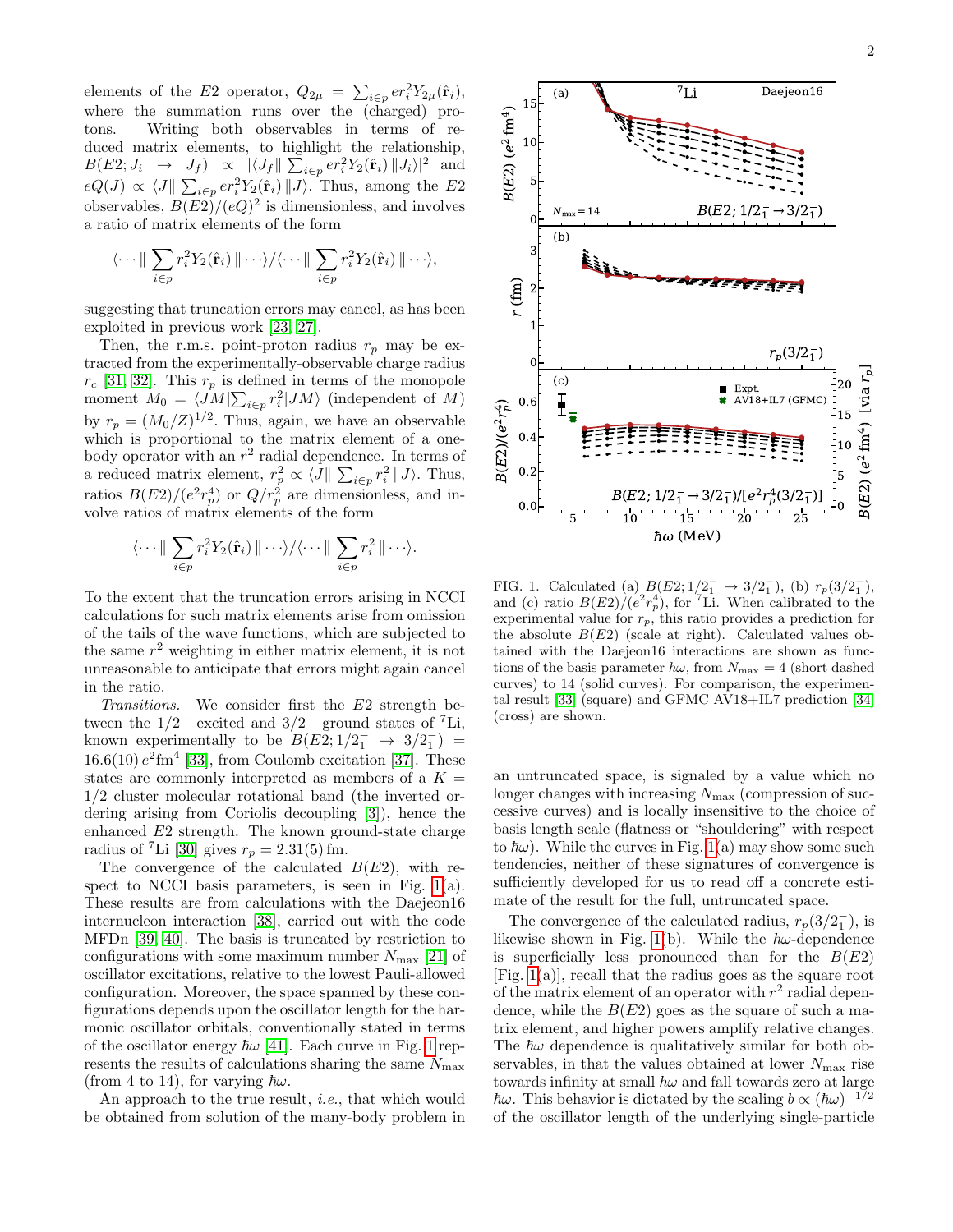

<span id="page-2-0"></span>FIG. 2. Calculated (a)  $B(E2; 2^+_1 \rightarrow 0^+_1)$  and (b)  $B(E2; 2^+_2 \rightarrow 0^+_2)$  $0<sub>1</sub><sup>+</sup>$  in <sup>10</sup>Be, expressed as ratios to  $e<sup>2</sup>r<sub>p</sub>(0<sub>1</sub><sup>+</sup>)<sup>4</sup>$ . When calibrated to the experimental value for  $r_p$ , these ratios provide predictions for the absolute  $B(E2)$  (see scale at right). Calculated values obtained with the Daejeon16 interaction are shown as functions of the basis parameter  $\hbar\omega$ , from  $N_{\text{max}} = 4$ (short dashed curves) to 10 (solid curves). For comparison, experimental results [\[35\]](#page-5-22) (squares) and GFMC AV18+IL7 predictions [\[19,](#page-5-23) [35,](#page-5-22) [36\]](#page-5-24) (crosses) [off-scale in (b)] are shown.

basis functions [\[41\]](#page-5-20).

A more significant qualitative difference is that the curves representing  $r_p$  for different  $N_{\text{max}}$  cross each other [\[22\]](#page-5-4) for  $\hbar\omega$  between  $\approx 10 \,\text{MeV}$  and 15 MeV, while those for the  $B(E2)$  do so only for lower  $\hbar\omega$  and in a region of much more rapid change. This makes it clear that the two observables are not strictly proportional.

Nonetheless, we find that taking the appropriate dimensionless ratio,  $B(E2)/(e^2r_p^4)$ , as shown in Fig. [1\(](#page-1-0)c), tames the  $\hbar\omega$ -dependence of the calculated  $B(E2;1/2<sub>1</sub><sup>-</sup> \rightarrow 3/2<sub>1</sub><sup>-</sup>).$  Moreover, the spacing between curves for successive  $N_{\text{max}}$  decreases systematically, by very roughly a factor of 2 with each step in  $N_{\text{max}}$ , suggesting a geometric progression towards a converged value. Such compression is at best hinted in the underlying  $B(E2)$  calculations [Fig. [1\(](#page-1-0)a)], where it is rendered less relevant by the confounding  $\hbar\omega$  dependence.

Calibrating to the known radius gives the scale shown at right in Fig. [1\(](#page-1-0)c). An estimated ratio of  $B(E2; 1/2<sub>1</sub>^- \rightarrow$  $3/2_1^-)/[e^2r_p(3/2_1^-)^4] \approx 0.50$  yields  $B(E_2; 1/2_1^- \rightarrow$  $3/2_1^ \approx 14 e^2$  fm<sup>4</sup>. This is at the lower edge of the uncertainties on the experimental value 0.58(6) for this ratio [Fig.  $1(c)$  (square)].

The ab initio Green's function Monte Carlo (GFMC) [\[19\]](#page-5-23) approach also yields predictions for

 $E2$  and radius observables for lower  $p$ -shell nuclei, which provide a theoretical point of comparison. The predicted  $B(E2)/(e^2r_p^4)$  from GFMC calculations [\[34\]](#page-5-21), with the Argonne  $v_{18}$  (AV18) two-nucleon [\[42\]](#page-5-25) and Illinois-7  $(IL7)$  three-nucleon [\[43\]](#page-5-26) potentials, is shown [Fig. [1\(](#page-1-0)c) (cross)]. Here the dominant uncertainties are statistical in nature, and errors would not be expected to cancel in the ratio, which is only taken for purposes of comparison (the uncertainty in the E2 strength dominates that of the ratio). The NCCI Daejeon16 results are converging, with increasing  $N_{\text{max}}$ , in the direction of the GFMC AV18+IL7 result, and the calculated value at the highest  $N_{\text{max}}$  is already consistent with the GFMC result to within statistical uncertainties.

Let us turn now to  $^{10}$ Be, for which we consider the  $2_1^+$   $\rightarrow$  0<sup>+</sup> transition, within the ground-state ( $K = 0$ ) rotational band, and the  $2^+_2 \rightarrow 0^+_1$  transition, which is understood as an interband transition from a proposed  $K = 2$  side band to the ground state band [\[24,](#page-5-6) [44,](#page-5-27) [45\]](#page-5-28). (Intriguingly, the low-lying states may have a protonneutron asymmetric triaxial deformation [\[46,](#page-5-29) [47\]](#page-5-30), so that these bands together form a triaxial rotational spec-trum [\[48,](#page-6-0) [49\]](#page-6-1).) The  $2^+ \rightarrow 0^+$  transition strength within the ground-state band of  ${}^{10}$ Be was known from early Doppler-shift lifetime measurements [\[50,](#page-6-2) [51\]](#page-6-3), but a more recent experiment refines  $B(E2, 2^+_1 \rightarrow 0^+_1)$ from  $10.5(10) e^{2}$ fm<sup>4</sup> [\[4\]](#page-4-2) to  $9.2(3) e^{2}$ fm<sup>4</sup> [\[35\]](#page-5-22), while the newly-measured  $2^+_2$  lifetime gives  $B(E2; 2^+_2 \rightarrow 0^+_1)$  =  $0.11(2) e^{2} \text{fm}^{4}$  [\[35\]](#page-5-22).

The NCCI calculations for the dimensionless ratio  $B(E2)/(e^2r_p^4)$ , for each of these transitions, is shown in Fig. [2.](#page-2-0) The corresponding  $B(E2)$ , calibrated to the known ground-state  $r_p = 2.22(2)$  fm [\[30\]](#page-5-12), is given by the scale at right.

The ratio for the in-band transition [Fig.  $2(a)$ ] converges steadily from below, much as for the <sup>7</sup>Li transition [Fig. [1\(](#page-1-0)c)]. We may read off an estimated ratio of  $\approx 0.35$ , which gives  $B(E2, 2^+_1 \rightarrow 0^+_1) \approx 9 e^2 \text{fm}^4$ , consistent with experiment [\[35\]](#page-5-22) [Fig. [2\(](#page-2-0)a) (square)].

The ratio for the interband transition [Fig. [2\(](#page-2-0)b)] has a more dramatic  $\hbar\omega$ -dependence at low  $N_{\text{max}}$ , but the curves rapidly compress and flatten for  $N_{\text{max}} \gtrsim 8$ . An estimated ratio of  $\approx 0.005{\text -}0.006$  gives  $B(E2; 2_2^+ \rightarrow 0_1^+) \approx$ 0.12–0.14 $e^2$ fm<sup>4</sup>. Thus, remarkably, the predicted interband transition strength is consistent with experiment [Fig. [2\(](#page-2-0)b) (square)], to within uncertainties, even though this strength is nearly two orders of magnitude weaker than the in-band strength (and an order of magnitude weaker than the Weisskopf single-particle estimate). While the GFMC AV18+IL7 prediction [\[19,](#page-5-23) [35,](#page-5-22) [36\]](#page-5-24) for the in-band transition  $[Fig. 2(a) (cross)]$  $[Fig. 2(a) (cross)]$  $[Fig. 2(a) (cross)]$  is in close agreement with the present results and consistent with experiment, the prediction for the weaker interband transition, at  $1.7(1) e^{\hat{2}}$  fm<sup>4</sup>, lies off scale in Fig. [2\(](#page-2-0)b).

*Moments.* We examine the dimensionless ratio  $Q/r_p^2$ , for a selection of nuclei from the lower  $p$  shell, in Fig. [3.](#page-3-0) Ground-state electric quadrupole moments are experimentally known [\[28\]](#page-5-10) to comparatively high precision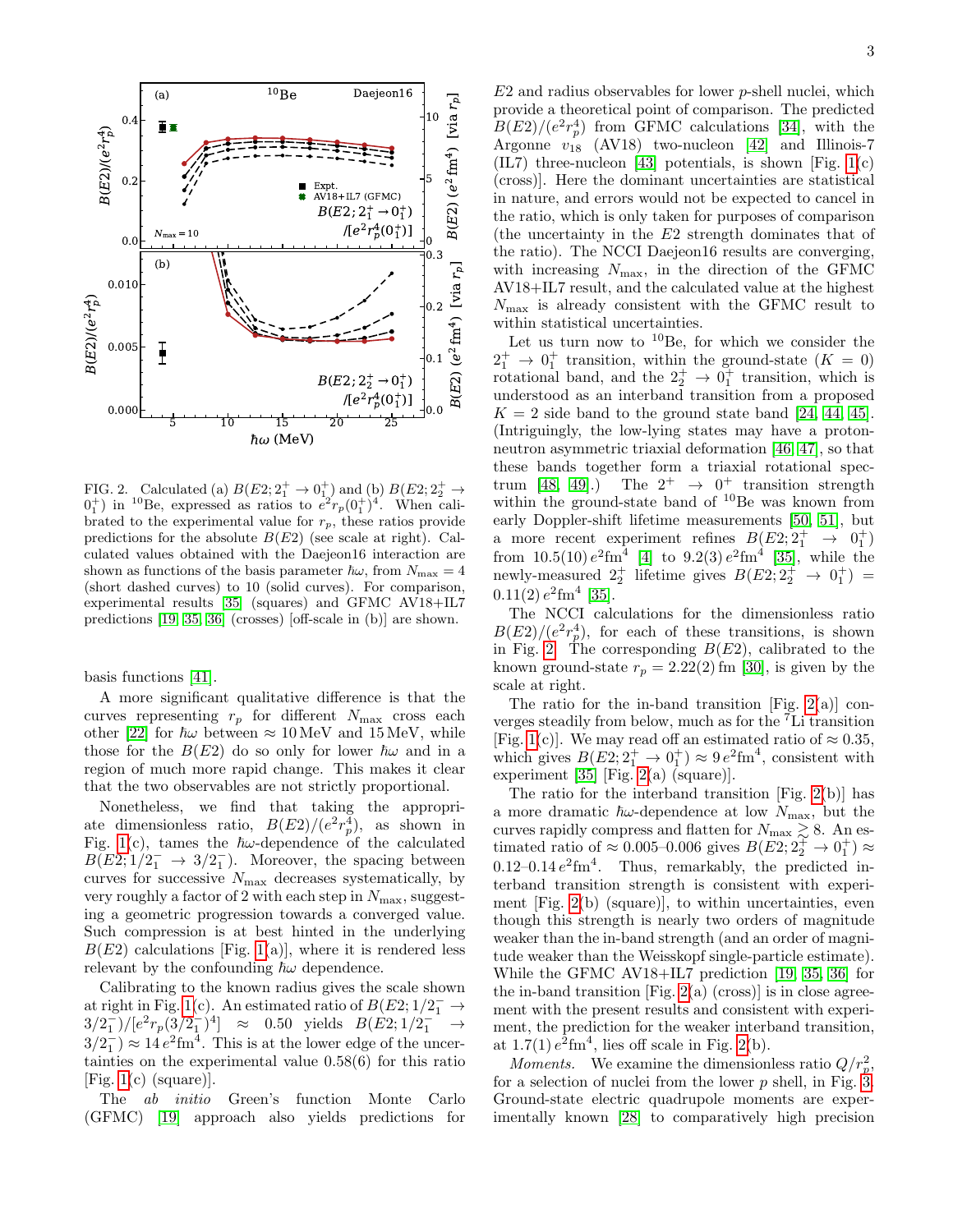

<span id="page-3-0"></span>FIG. 3. Calculated ground-state quadrupole moment, normalized to the proton radius, for nuclei ( $7 \leq A \leq 11$ ) where both quantities are experimentally known. The  ${}^{12}C$  2<sup>+</sup> excited-state quadrupole moment, normalized to the ground-state proton radius, is also shown. Predictions are obtained with the Daejeon16, JISP16, and LENPIC interactions (from left to right, for each nucleus). Calculated values are shown at fixed  $\hbar\omega$  (15 MeV, 20 MeV, and 25 MeV, respectively, for the three interactions), from  $N_{\text{max}} = 4$  to the maximum  $N_{\text{max}}$  indicated (at top). For comparison, the experimental results [\[28\]](#page-5-10) are shown (horizontal line and error band, where the signs of some quadrupole moments are experimentally undetermined), as are the GFMC AV18+IL7 predictions [\[34,](#page-5-21) [52\]](#page-6-4) (crosses).

 $(\approx 1-10\%)$  for many of the *p*-shell nuclei having groundstate angular momenta  $J \geq 1$ , and ground-state charge radii are known [\[30\]](#page-5-12) for most of the stable and neutronrich p-shell nuclei. We thus have grounds for stringent tests of the ability of NCCI calculations to predict the dimensionless ratio  $Q/r_p^2$ .

For conciseness, in Fig. [3,](#page-3-0) we show only the  $N_{\text{max}}$  dependence of calculated results at a fixed  $\hbar\omega$ , which is chosen as the approximate location of the variational energy minimum. (For detailed illustrations of the convergence for some of these quadrupole moments, see Ref. [\[26\]](#page-5-8).) All nuclei for which both the ground-state quadrupole moment and charge radius are known, for  $7 \leq A \leq 11$ , are included.

While the results discussed thus far (Figs.  $1-2$ ) have been based on calculations using the Daejeon16 interaction, interactions with notably different convergence rates for the underlying moment or radius still yield well-behaved convergence for the dimensionless ratio. In Fig. [3,](#page-3-0) we provide comparison with results obtained with the JISP16 J-matrix inverse scattering interaction [\[53\]](#page-6-5) and the unsoftened LENPIC chiral EFT interaction (specifically, the two-body part at  $N^2LO$ , using a semilocal coordinate-space regulator with  $R = 1$  fm) [\[54,](#page-6-6) [55\]](#page-6-7). shown from left to right within each panel of Fig. [3.](#page-3-0)

We see a uniformly rapid approach to convergence for the ratio  $Q/r_p^2$ , across nuclei and interactions, as evidenced by the sizes of successive steps in the computed values, which decrease in a roughly geometric fashion with successive steps in  $N_{\text{max}}$ . We thus have the means to meaningfully estimate the true value for this ratio, for the given interaction, in the untruncated many-body space. The predictions for  $Q/r_p^2$  are not strongly dependent on the interaction, with differences at the  $\lesssim 10\%$  level (it must be kept in mind that some of the apparent differences in Fig. [3](#page-3-0) may simply reflect the still-incomplete convergence of the results).

Comparing to the experimental ratios in Fig. [3](#page-3-0) (horizontal lines and error bands), we see that the NCCI predictions are consistent with experiment to within  $\approx 10\%$ in all cases. The GFMC AV18+IL7 predictions for  $A \leq 9$  [\[34\]](#page-5-21) are also shown [Fig. [3](#page-3-0) (crosses)]. A notable discrepancy between the present predictions and experiment arises for <sup>7</sup>Li, where a robust prediction is obtained for the ratio (reasonably well-converged with  $N_{\text{max}}$  and independent of interaction), roughly 10% smaller in magnitude than the experimental value, and outside the uncertainties by a factor of  $\approx 2$  (in contrast, the GFMC AV18+IL7 predictions are consistent with experiment). For <sup>11</sup>Li, the rapid convergence of the results, along with their interaction-independence and agreement with experiment to within relatively narrow ( $\approx 2\%$ ) uncertainties, is particularly notable, considering the challenging neutron halo structure of this nuclide [\[56,](#page-6-8) [57\]](#page-6-9).

Finally, the quadrupole moment for the first excited  $2^+$  state in <sup>12</sup>C is experimentally known [\[28\]](#page-5-10), though to lower precision than the ground-state moments, from the reorientation effect in Coulomb excitation [\[58\]](#page-6-10), as is the charge radius [\[30\]](#page-5-12) of the  $0^+$  ground state. Here, we still take the ratio of an electric quadruple moment and a pro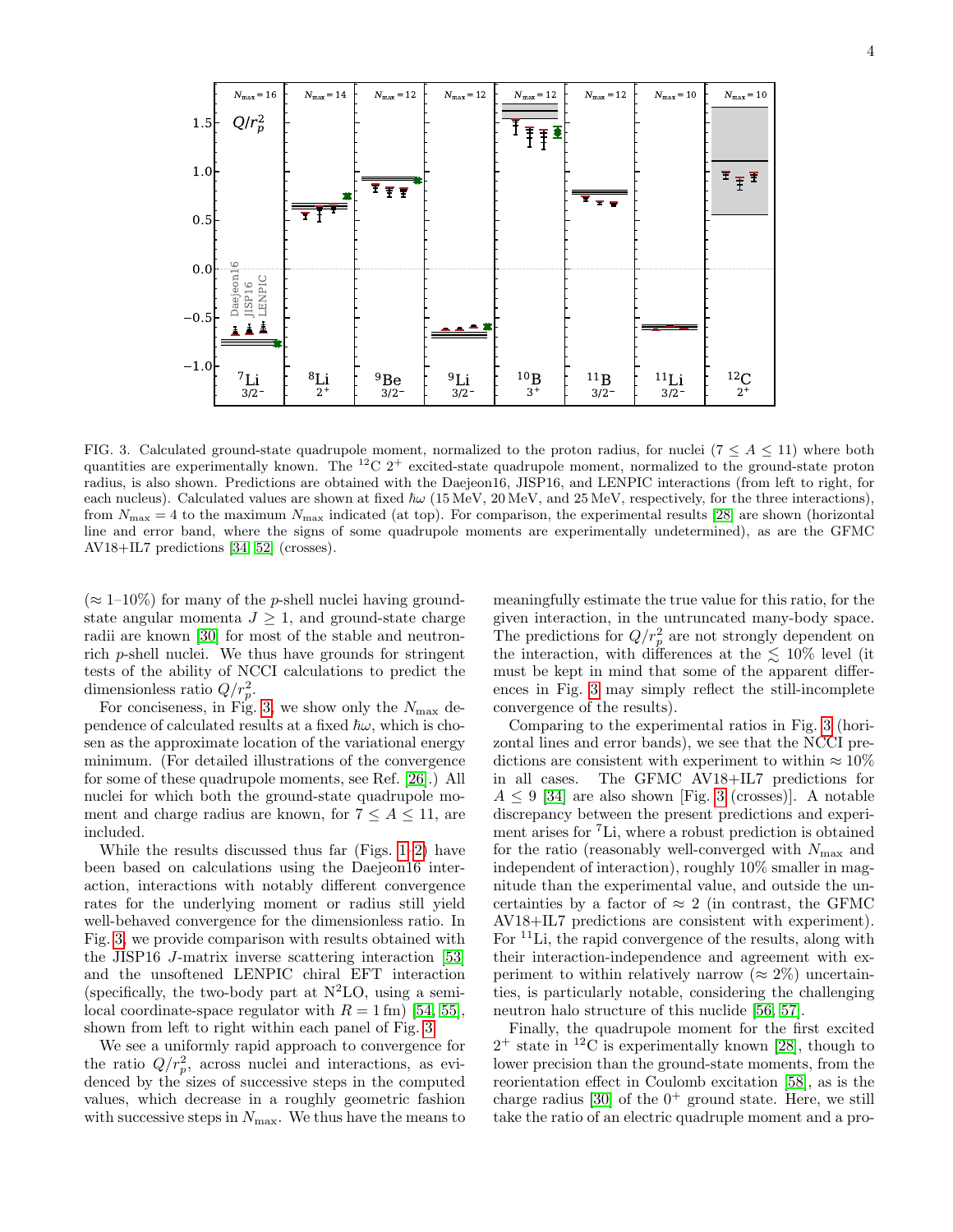ton radius, but now of distinct (though structurally similar) states within the  ${}^{12}$ C ground state rotational band. The calculated  $Q(2^+_1)/r_p(0^+_1)^2$  is shown in Fig. [3](#page-3-0) (at far right). Taking this ratio again provides rapid convergence with  $N_{\text{max}}$ , yielding a result which not only is consistent with experiment but also offers a prediction of higher precision.

Conclusion. Ab initio predictions of nuclear E2 observables are hampered by sensitivity to the largedistance behavior of the nuclear wave function, resulting in poor convergence in NCCI calculations. However, we demonstrate that, when calculated E2 observables are normalized to the calculated radius, taken in the appropriate power to generate a dimensionless ratio, systematic truncation errors cancel, and comparatively rapid convergence is obtained.

Since nuclear ground state charge radii are wellmeasured for an appreciable subset of nuclei, robust ab *initio* predictions of ratios  $B(E2)/(e^2r_p^4)$  or  $Q/r_p^2$  effectively yield predictions of the E2 strengths or quadrupole moments themselves. The present approach is doubtless subject to limitations in its applicability, whether for E2 observables involving excited states with significantly different structure from the ground state providing the normalization, or in cases where where convergence is governed by delicate sensitivity to mixing. Nonetheless, as we have illustrated for a range of transition strengths and moments in p-shell nuclei, meaningful ab initio NCCI predictions for E2 observables can be obtained by normalizing to the experimentally-known charge radius.

Ideally, one may seek to directly improve convergence of E2 (and radius) observables in NCCI calculations, e.g.,

- <span id="page-4-0"></span>[1] A. Bohr and B. R. Mottelson, Nuclear Structure, Vol. 2 (World Scientific, Singapore, 1998).
- [2] R. F. Casten, Nuclear Structure from a Simple Perspective, 2nd ed., Oxford Studies in Nuclear Physics No. 23 (Oxford University Press, Oxford, 2000).
- <span id="page-4-1"></span>[3] D. J. Rowe, *Nuclear Collective Motion: Models and The*ory (World Scientific, Singapore, 2010).
- <span id="page-4-2"></span>[4] S. Raman, C. W. Nestor, Jr., and P. Tikkanen, Transition probability from the ground to the first-excited  $2^+$  state of even–even nuclides, [At. Data Nucl. Data Tables](https://doi.org/10.1006/adnd.2001.0858) 78, 1 [\(2001\).](https://doi.org/10.1006/adnd.2001.0858)
- <span id="page-4-3"></span>[5] G. Alaga, K. Alder, A. Bohr, and B. R. Mottelson, Intensity rules for beta and gamma transitions to nuclear rotational states, [Mat. Fys. Medd. Dan. Vid. Selsk.](http://gymarkiv.sdu.dk/MFM/kdvs/mfm%2020-29/mfm-29-9.pdf) 29 [\(1955\).](http://gymarkiv.sdu.dk/MFM/kdvs/mfm%2020-29/mfm-29-9.pdf)
- <span id="page-4-4"></span>[6] S. C. Pieper, R. B. Wiringa, and J. Carlson, Quantum Monte Carlo calculations of excited states in  $A = 6-8$ nuclei, Phys. Rev. C 70[, 054325 \(2004\).](https://doi.org/10.1103/PhysRevC.70.054325)
- [7] T. Neff and H. Feldmeier, Cluster structures within fermionic molecular dynamics, [Nucl. Phys. A](https://doi.org/10.1016/j.nuclphysa.2004.04.061) 738, 357  $(2004).$
- [8] P. Maris, Ab initio nuclear structure calculations of light nuclei, [J. Phys. Conf. Ser.](https://doi.org/10.1088/1742-6596/402/1/012031) 402, 012031 (2012).
- [9] T. Yoshida, N. Shimizu, T. Abe, and T. Otsuka, Intrin-

through explicit inclusion of clustering degrees of freedom (as in the no-core shell model with continuum [\[11,](#page-4-5) [59\]](#page-6-11)), implicit inclusion of giant quadrupole resonance degrees of freedom via  $Sp(3, \mathbb{R})$  symmetry-adapted calculations [\[60–](#page-6-12)[62\]](#page-6-13), improved asymptotics through transformation to an alternative single-particle basis [\[63\]](#page-6-14), or perturbative importance truncation schemes [\[64\]](#page-6-15). Dimensionless ratios of the type presented may be used in combination with such approaches to boosting convergence, as has already been illustrated for ratios of E2 observables taken in conjunction with importance truncation [\[23\]](#page-5-5).

## ACKNOWLEDGMENTS

We thank James P. Vary, Ik Jae Shin, and Youngman Kim for sharing illuminating results on ratios of observables, Augusto O. Macchiavelli for valuable discussions, and Jakub Herko and Zhou Zhou for comments on the manuscript. This material is based upon work supported by the U.S. Department of Energy, Office of Science, under Awards No. DE-FG02-95ER40934 and DE-SC0018223 (SciDAC4/NUCLEI). An award of computer time was provided by the Innovative and Novel Computational Impact on Theory and Experiment (INCITE) program. This research used computational resources of the National Energy Research Scientific Computing Center (NERSC) and the Argonne Leadership Computing Facility (ALCF), which are U.S. Department of Energy, Office of Science, user facilities, supported under Contracts No. DE-AC02-05CH11231 and DE-AC02-06CH11357.

sic structure of light nuclei in Monte Carlo shell model calculation, [Few-Body Syst.](https://doi.org/10.1007/s00601-013-0680-7) 54, 1465 (2013).

- [10] C. Romero-Redondo, S. Quaglioni, P. Navrátil, and G. Hupin, How many-body correlations and  $\alpha$  clustering shape <sup>6</sup>He, [Phys. Rev. Lett.](https://doi.org/10.1103/PhysRevLett.117.222501) 117, 222501 (2016).
- <span id="page-4-5"></span>[11] P. Navrátil, S. Quaglioni, G. Hupin, C. Romero-Redondo, and A. Calci, Unified ab initio approaches to nuclear structure, [Physica Scripta](https://doi.org/10.1088/0031-8949/91/5/053002) 91, 053002 (2016).
- <span id="page-4-6"></span>[12] M. A. Caprio, P. Maris, and J. P. Vary, Emergence of rotational bands in ab initio no-core configuration interaction calculations of light nuclei, [Phys. Lett. B](https://doi.org/10.1016/j.physletb.2012.12.064) 719, 179 [\(2013\);](https://doi.org/10.1016/j.physletb.2012.12.064) P. Maris, M. A. Caprio, and J. P. Vary, Emergence of rotational bands in ab initio no-core configuration interaction calculations of the Be isotopes, [Phys.](https://doi.org/10.1103/PhysRevC.91.014310) Rev. C 91[, 014310 \(2015\);](https://doi.org/10.1103/PhysRevC.91.014310) Erratum: Emergence of rotational bands in ab initio no-core configuration interaction calculations of the Be isotopes, [Phys. Rev. C](https://doi.org/10.1103/PhysRevC.99.029902) 99, [029902\(E\) \(2019\).](https://doi.org/10.1103/PhysRevC.99.029902)
- [13] M. A. Caprio, P. Maris, J. P. Vary, and R. Smith, Collective rotation from ab initio theory, [Int. J. Mod. Phys.](https://doi.org/10.1142/S0218301315410025) E 24[, 1541002 \(2015\).](https://doi.org/10.1142/S0218301315410025)
- [14] S. R. Stroberg, H. Hergert, J. D. Holt, S. K. Bogner, and A. Schwenk, Ground and excited states of doubly openshell nuclei from ab initio valence-space Hamiltonians,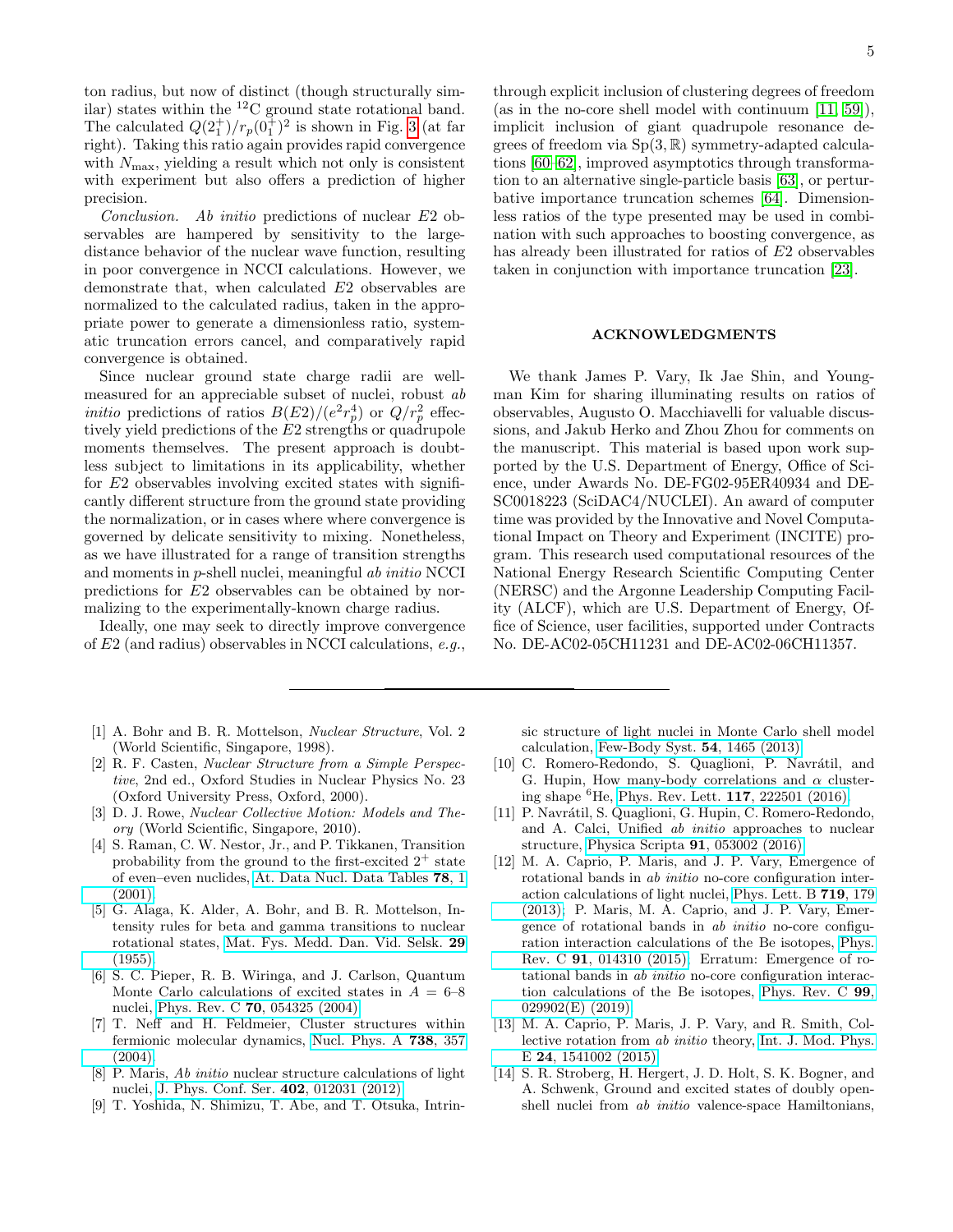Phys. Rev. C 93[, 051301 \(2016\).](https://doi.org/10.1103/PhysRevC.93.051301)

- [15] G. R. Jansen, M. D. Schuster, A. Signoracci, G. Hagen, and P. Navrátil, Open sd-shell nuclei from first principles, Phys. Rev. C 94[, 011301 \(2016\).](https://doi.org/10.1103/PhysRevC.94.011301)
- <span id="page-5-0"></span>[16] M. A. Caprio, P. J. Fasano, P. Maris, A. E. McCoy, and J. P. Vary, Probing ab initio emergence of nuclear rotation, [Eur. Phys. J. A](https://doi.org/10.1140/epja/s10050-020-00112-0) 56, 120 (2020).
- <span id="page-5-1"></span>[17] M. Pervin, S. C. Pieper, and R. B. Wiringa, Quantum Monte Carlo calculations of electroweak transition matrix elements in  $A = 6$ , 7 nuclei, [Phys. Rev. C](https://doi.org/10.1103/PhysRevC.76.064319) 76, 064319 [\(2007\).](https://doi.org/10.1103/PhysRevC.76.064319)
- [18] P. Maris and J. P. Vary, Ab initio nuclear structure calculations of p-shell nuclei with JISP16, [Int. J. Mod. Phys.](https://doi.org/10.1142/S0218301313300166) E 22[, 1330016 \(2013\).](https://doi.org/10.1142/S0218301313300166)
- <span id="page-5-23"></span>[19] J. Carlson, S. Gandolfi, F. Pederiva, S. C. Pieper, R. Schiavilla, K. E. Schmidt, and R. B. Wiringa, Quantum Monte Carlo methods for nuclear physics, [Rev. Mod.](https://doi.org/10.1103/RevModPhys.87.1067) Phys. 87[, 1067 \(2015\).](https://doi.org/10.1103/RevModPhys.87.1067)
- <span id="page-5-2"></span>[20] D. Odell, T. Papenbrock, and L. Platter, Infrared extrapolations of quadrupole moments and transitions, [Phys.](https://doi.org/10.1103/PhysRevC.93.044331) Rev. C 93[, 044331 \(2016\).](https://doi.org/10.1103/PhysRevC.93.044331)
- <span id="page-5-3"></span>[21] B. R. Barrett, P. Navrátil, and J. P. Vary,  $Ab$  initio no core shell model, [Prog. Part. Nucl. Phys.](https://doi.org/10.1016/j.ppnp.2012.10.003) 69, 131 (2013).
- <span id="page-5-4"></span>[22] S. K. Bogner, R. J. Furnstahl, P. Maris, R. J. Perry, A. Schwenk, and J. Vary, Convergence in the no-core shell model with low-momentum two-nucleon interactions, [Nucl. Phys. A](https://doi.org/10.1016/j.nuclphysa.2007.12.008) 801, 21 (2008).
- <span id="page-5-5"></span>[23] A. Calci and R. Roth, Sensitivities and correlations of nuclear structure observables emerging from chiral interactions, Phys. Rev. C 94[, 014322 \(2016\).](https://doi.org/10.1103/PhysRevC.94.014322)
- <span id="page-5-6"></span>[24] M. A. Caprio, P. J. Fasano, A. E. McCoy, P. Maris, and J. P. Vary, Ab initio rotation in <sup>10</sup>Be, [Bulg. J. Phys.](https://www.bjp-bg.com/paper.php?id=1208) **46**, [445 \(2019\);](https://www.bjp-bg.com/paper.php?id=1208) M. A. Caprio, A. E. McCoy, P. J. Fasano, and T. Dytrych, Symmetry and shape coexistence in  $^{10}$ Be, [Bulg. J. Phys.](https://doi.org/10.55318/bgjp.2022.49.1.057) 49, 57 (2022).
- <span id="page-5-7"></span>[25] S. L. Henderson, T. Ahn, M. A. Caprio, P. J. Fasano, A. Simon, W. Tan, P. O'Malley, J. Allen, D. W. Bardayan, D. Blankstein, B. Frentz, M. R. Hall, J. J. Kolata, A. E. McCoy, S. Moylan, C. S. Reingold, S. Y. Strauss, and R. O. Torres-Isea, First measurement of the  $B(E2; 3/2^- \rightarrow 1/2^-)$  transition strength in <sup>7</sup>Be: Testing ab initio predictions for  $A = 7$  nuclei, [Phys. Rev. C](https://doi.org/10.1103/PhysRevC.99.064320) 99, [064320 \(2019\).](https://doi.org/10.1103/PhysRevC.99.064320)
- <span id="page-5-8"></span>[26] M. A. Caprio, P. J. Fasano, P. Maris, and A. E. McCoy, Quadrupole moments and proton-neutron structure in pshell mirror nuclei, Phys. Rev. C 104[, 034319 \(2021\).](https://doi.org/10.1103/PhysRevC.104.034319)
- <span id="page-5-9"></span>[27] M. A. Caprio and P. J. Fasano,  $Ab$  initio prediction of  $E2$ strengths in <sup>8</sup>Li and its neighbors by normalization to the measured quadrupole moment (2022), [arXiv:2206.05628](https://arxiv.org/abs/2206.05628) [\[nucl-th\].](https://arxiv.org/abs/2206.05628)
- <span id="page-5-10"></span>[28] N. J. Stone, Table of nuclear electric quadrupole moments, [At. Data Nucl. Data Tables](https://doi.org/10.1016/j.adt.2015.12.002) 111-112, 1 (2016).
- <span id="page-5-11"></span>[29] G. H. Sargsyan, K. D. Launey, M. T. Burkey, A. T. Gallant, N. D. Scielzo, G. Savard, A. Mercenne, T. Dytrych, D. Langr, L. Varriano, B. Longfellow, T. Y. Hirsh, and J. P. Draayer, Impact of clustering on the <sup>8</sup>Li  $\beta$  decay and recoil form factors, [Phys. Rev. Lett.](https://doi.org/10.1103/PhysRevLett.128.202503) 128, 202503 (2022).
- <span id="page-5-12"></span>[30] I. Angeli and K. P. Marinova, Table of experimental nuclear ground state charge radii: An update, [At. Data](https://doi.org/10.1016/j.adt.2011.12.006) [Nucl. Data Tables](https://doi.org/10.1016/j.adt.2011.12.006) 99, 69 (2013).
- <span id="page-5-13"></span>[31] J. L. Friar, J. Martorell, and D. W. L. Sprung, Nuclear sizes and the isotope shift, [Phys. Rev. A](https://doi.org/10.1103/PhysRevA.56.4579) 56, 4579 (1997).
- <span id="page-5-14"></span>[32] Z.-T. Lu, P. Mueller, G. W. F. Drake, W. Nörtershäuser, S. C. Pieper, and Z.-C. Yan, Laser probing of neutron-

rich nuclei in light atoms, [Rev. Mod. Phys.](https://doi.org/10.1103/RevModPhys.85.1383) 85, 1383 [\(2013\).](https://doi.org/10.1103/RevModPhys.85.1383)

- <span id="page-5-15"></span>[33] D. R. Tilley, C. M. Cheves, J. L. Godwin, G. M. Hale, H. M. Hofmann, J. H. Kelley, C. G. Sheu, and H. R. Weller, Energy levels of light nuclei  $A = 5, 6, 7$ , [Nucl.](https://doi.org/10.1016/S0375-9474(02)00597-3) Phys. A 708[, 3 \(2002\).](https://doi.org/10.1016/S0375-9474(02)00597-3)
- <span id="page-5-21"></span>[34] S. Pastore, S. C. Pieper, R. Schiavilla, and R. B. Wiringa, Quantum Monte Carlo calculations of electromagnetic moments and transitions in  $A \leq 9$  nuclei with mesonexchange currents derived from chiral effective field theory, Phys. Rev. C 87[, 035503 \(2013\).](https://doi.org/10.1103/PhysRevC.87.035503)
- <span id="page-5-22"></span>[35] E. A. McCutchan, C. J. Lister, R. B. Wiringa, S. C. Pieper, D. Seweryniak, J. P. Greene, M. P. Carpenter, C. J. Chiara, R. V. F. Janssens, T. L. Khoo, T. Lauritsen, I. Stefanescu, and S. Zhu, Precise electromagnetic tests of ab initio calculations of light nuclei: States in  $^{10}$ Be, [Phys. Rev. Lett.](https://doi.org/10.1103/PhysRevLett.103.192501) 103, 192501 (2009).
- <span id="page-5-24"></span>[36] E. A. McCutchan, C. J. Lister, S. C. Pieper, R. B. Wiringa, D. Seweryniak, J. P. Greene, P. F. Bertone, M. P. Carpenter, C. J. Chiara, G. Gürdal, C. R. Hoffman, R. V. F. Janssens, T. L. Khoo, T. Lauritsen, and S. Zhu, Lifetime of the  $2^+_1$  state in <sup>10</sup>C, [Phys. Rev. C](https://doi.org/10.1103/PhysRevC.86.014312) **86**, [014312 \(2012\).](https://doi.org/10.1103/PhysRevC.86.014312)
- <span id="page-5-16"></span> $[37]$  A. Weller, P. Egelhof, R. Čaplar, O. Karban, D. Krämer, K.-H. Möbius, Z. Moroz, K. Rusek, E. Steffens, G. Tungate, K. Blatt, I. Koenig, and D. Fick, Electromagnetic excitation of aligned <sup>7</sup>Li nuclei, [Phys. Rev. Lett.](https://doi.org/10.1103/PhysRevLett.55.480) 55, 480 [\(1985\).](https://doi.org/10.1103/PhysRevLett.55.480)
- <span id="page-5-17"></span>[38] A. M. Shirokov, I. J. Shin, Y. Kim, M. Sosonkina, P. Maris, and J. P. Vary, N3LO NN interaction adjusted to light nuclei in ab exitu approach, [Phys. Lett. B](https://doi.org/10.1016/j.physletb.2016.08.006) 761, [87 \(2016\).](https://doi.org/10.1016/j.physletb.2016.08.006)
- <span id="page-5-18"></span>[39] H. M. Aktulga, C. Yang, E. G. Ng, P. Maris, and J. P. Vary, Improving the scalability of symmetric iterative eigensolver for multi-core platforms, [Concurrency Com](https://doi.org/10.1002/cpe.3129)[putat.: Pract. Exper.](https://doi.org/10.1002/cpe.3129) 26, 2631 (2014).
- <span id="page-5-19"></span>[40] M. Shao, H. M. Aktulga, C. Yang, E. G. Ng, P. Maris, and J. P. Vary, Accelerating nuclear configuration interaction calculations through a preconditioned block iterative eigensolver, [Comput. Phys. Commun.](https://doi.org/10.1016/j.cpc.2017.09.004) 222, 1 (2018).
- <span id="page-5-20"></span>[41] J. Suhonen, [From Nucleons to Nucleus](https://doi.org/10.1007/978-3-540-48861-3) (Springer-Verlag, Berlin, 2007).
- <span id="page-5-25"></span>[42] R. B. Wiringa, V. G. J. Stoks, and R. Schiavilla, Accurate nucleon-nucleon potential with charge-independence breaking, [Phys. Rev. C](https://doi.org/10.1103/PhysRevC.51.38) 51, 38 (1995).
- <span id="page-5-26"></span>[43] S. C. Pieper, The Illinois extension to the Fujita-Miyazawa three-nucleon force, in [New Facet of Three](https://doi.org/10.1063/1.2932280)  $Nucleon Force - 50 Years of Fujita Miyazawa Three$ [Nucleon Force \(FM50\): Proceedings of the International](https://doi.org/10.1063/1.2932280) [Symposium on New Facet of Three Nucleon Force](https://doi.org/10.1063/1.2932280), AIP Conf. Proc. No. 1011, edited by H. Sakai, K. Sekiguchi, and B. F. Gibson (AIP, New York, 2008) pp. 143–152.
- <span id="page-5-27"></span>[44] Y. Kanada-En'yo, H. Horiuchi, and A. Doté, Structure of excited states of <sup>10</sup>Be studied with antisymmetrized molecular dynamics, Phys. Rev. C 60[, 064304 \(1999\).](https://doi.org/10.1103/PhysRevC.60.064304)
- <span id="page-5-28"></span>[45] H. G. Bohlen, T. Dorsch, Tz. Kokalova, W. von Oertzen, Ch. Schulz, and C. Wheldon, Structure of  $^{10}$ Be from the  $^{12}$ C( $^{12}$ C, $^{14}$ O)<sup>10</sup>Be reaction, [Phys. Rev. C](https://doi.org/10.1103/PhysRevC.75.054604) **75**, 054604 [\(2007\).](https://doi.org/10.1103/PhysRevC.75.054604)
- <span id="page-5-29"></span>[46] Y. Kanada-En'yo and H. Horiuchi, Opposite deformations between protons and neutrons in proton-rich C isotopes, [Phys. Rev. C](https://doi.org/10.1103/PhysRevC.55.2860) 55, 2860 (1997).
- <span id="page-5-30"></span>[47] T. Suhara and Y. Kanada-En'yo, Quadrupole deformation  $\beta$  and  $\gamma$  constraint in a framework of antisym-